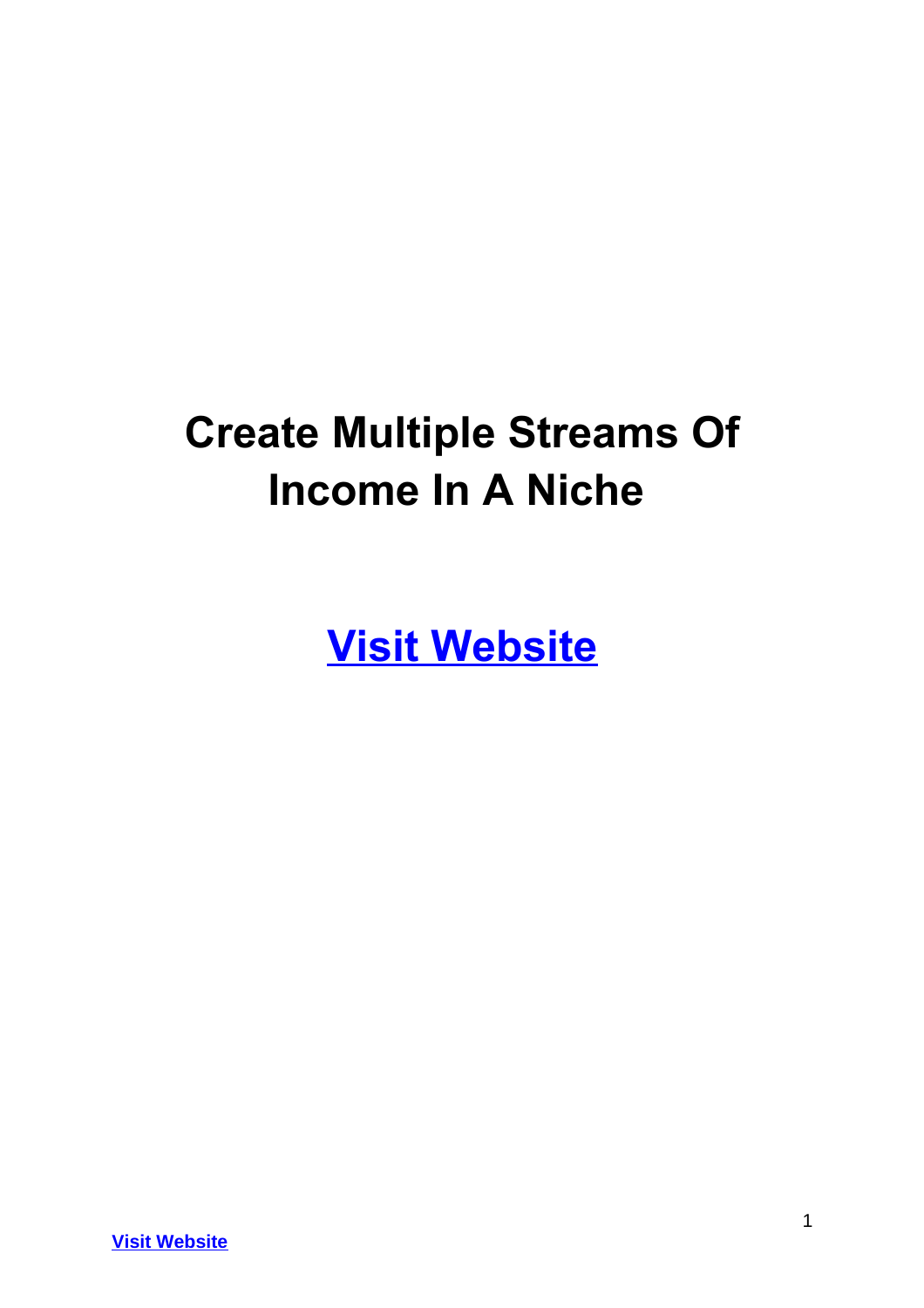I like to share with you many methods of making money online from just ONE NICHE MARKET. If you've found a niche market, you can "expand" and create multiple streams of internet income!

For this report, we'll use the "education" niche.

#### **Amazon Commission**

Don't forget that Amazon probably carries a very nice selection of books related to education.

But of course, you know that books don't make much commission for you, HOWEVER, Amazon is helping you out on the upsell upon checkout. You see, if they buy ANYTHING else on Amazon when they're purchasing the book, you'll earn the commission as well.

#### **Online Education Classes**

This is a education sub-niche.

Just look at the number of searches and the number of ads showing!

Nearly any traditional degree program that you can think of can now be completed online. Or, if not the entire degree, good portions of many degrees can be completed online now. All indications are that this trend will increase in the coming years.

Even degrees that you would never think of being offered online are now available. With the economy being the way it is, more people are opting to stay employed while attending classes. Online classes allow them to complete their classes on their own schedule without having to leave their present jobs. They also save money by not having to commute to classes.

Online classes are here to stay, and you can capitalize on the trend.

Don't forget, online classes are not just for college students; they can also be for high school students. This is a demographic that should not be ignored when you are thinking of building a site centered on online classes.

As with the other education sub-niches, location, location, location is everything. Get those states and cities into your keywords.

#### **Info-Products From Clickbank.com**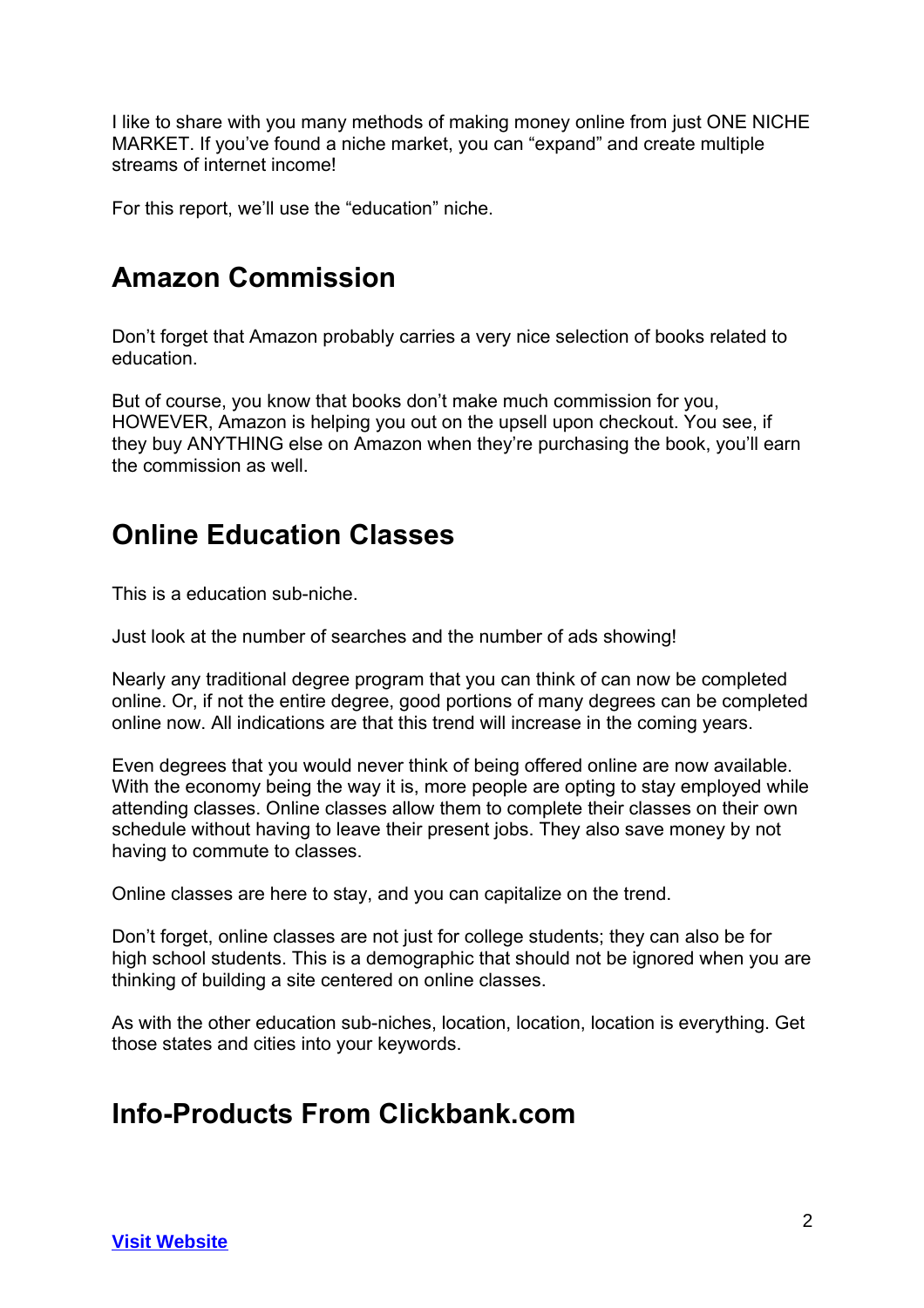Clickbank probably does not come to your mind when thinking about how to monetize the education niche but there are some instantly downloadable study and speed reading guides that might really fit the bill for a student who has finals looming.

At 2am, the options to find study guides in a hurry are limited. This is where you can help with providing a desperate student an option to get his or her hands on the guide they need right away.

#### **Get Paid For leads With CPA Programs**

You can make some side income with CPA offers from the same crowd!

The real problem here is that many CPA networks won't let newcomers promote in the education niche right off the bat. It may take you a month or two of working with one of the CPA network's affiliate managers to get to be able to promote these lucrative offers.

If you think you might be interested in eventually adding education CPA offers to your site, it would pay to get your feet wet promoting offers in other niches. This way you will gain the trust needed to promote these high paying offers.

My suggestion is, start creating a real "education" blog to have some credibility and traffic before you apply for CPA approval.

I hope that you can now see how you can be making money with niche marketing superb for Adsense, but also there are so many other options to monetize.

Do choose an "evergreen" niche market so that it can continue to generate income for you in times to come. For instance, education is an "evergreen" niche; not a trendy niche that will be here today and gone tomorrow.

Next, choose a niche that can be developed into sub-niches. Education niche is like an absolutely huge umbrella that holds so many great sub niches under it. If you are looking for a niche that produces steady income month-after-month, you can't go wrong with the education niche (this is just an example).

Lastly, the biggest thing is to get into the minds of your readers. What do they want to know about?

Once you get started thinking about your target audience in that way, you'll begin to look at this niche and other broad niches in a whole new light.

Keyword tools are great to drill down with, but your brain is an even better tool! So get out there and don't be afraid to dig into the big niches.